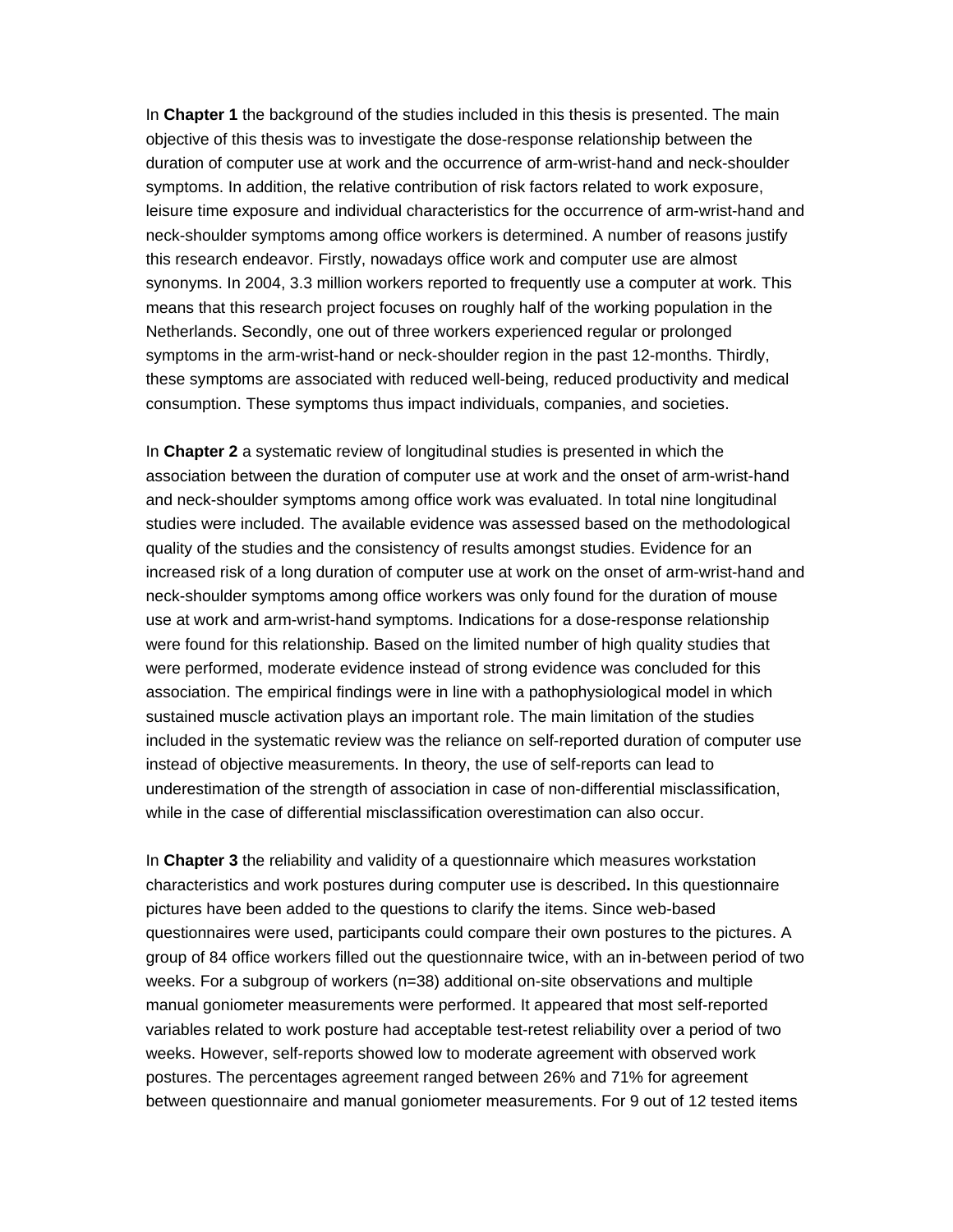the percentage agreement was below 50%. The use of self-reports on work posture during computer use might explain the lack of association in epidemiological studies between work posture or workstation characteristics and the onset of arm-wrist-hand and neck-shoulder symptoms among office workers. In addition, these findings question whether workstation characteristics are related to work postures during computer use. This might also question whether preventive efforts focusing on changing workstation characteristics in order to change work postures during computer use can be effective in the primary prevention of arm-wrist-hand and neck-shoulder symptoms.

In **Chapter 4** the reliability and validity of the self-reported duration of computer use at work is described. Contrary to previous research, a questionnaire with predefined categories is used, since it is known that self-report is, in general, low in precision. In the reliability study, 81 office workers filled out the questionnaire twice with an in-between period of two weeks. In the validity study self-reported data on the duration of computer use at work of 572 office workers were compared to data from software registrations. Imperfect test-retest reliability of self-reports resulted in at least 25% of misclassification of exposure. Moreover, using selfreports resulted in more than 80% of misclassification if compared to the gold standard. Approximately a third of all subjects overestimated their daily duration of computer use by more than 2 hours. No clear indications of differential misclassification by symptom status, registered duration of computer use at work, individual characteristics, job title or psychosocial factors at work could be found.

In **Chapter 5** the background and study design of the PROMO study (Prospective Research on Musculoskeletal disorders in Office workers) is described. The PROMO study was a prospective cohort study among 1951 office workers, with a follow-up of 24 months. Data on exposure and outcome was collected using web-based self-reports. Outcome assessment took place every three months during the follow-up period. Data on the duration of computer use at work were collected at baseline and continuously during follow-up using a software program. The advantages of the PROMO study included the 24-month follow-up period, the repeated measurement of both exposure and outcome, the measurement of a broad range of potential risk factors (i.e. physical and psychosocial risk factors, and individual characteristics), and the objective measurement of the duration of computer use at work. The data collected in the PROMO study formed the input for Chapters 6 and 7.

In **Chapter 6** the association between the duration of computer use at work and the onset of arm-wrist-hand and neck-shoulder symptoms is evaluated. One of the main features of this study was that objective data on the duration of computer use at work were collected by means of software registrations. Contrary to the expectation that registered exposure data would show stronger associations with the onset of arm-wrist-hand and neck-shoulder symptoms than self-reported exposure data, no association between the registered duration of computer use at work and arm-wrist-hand symptoms, nor between the registered duration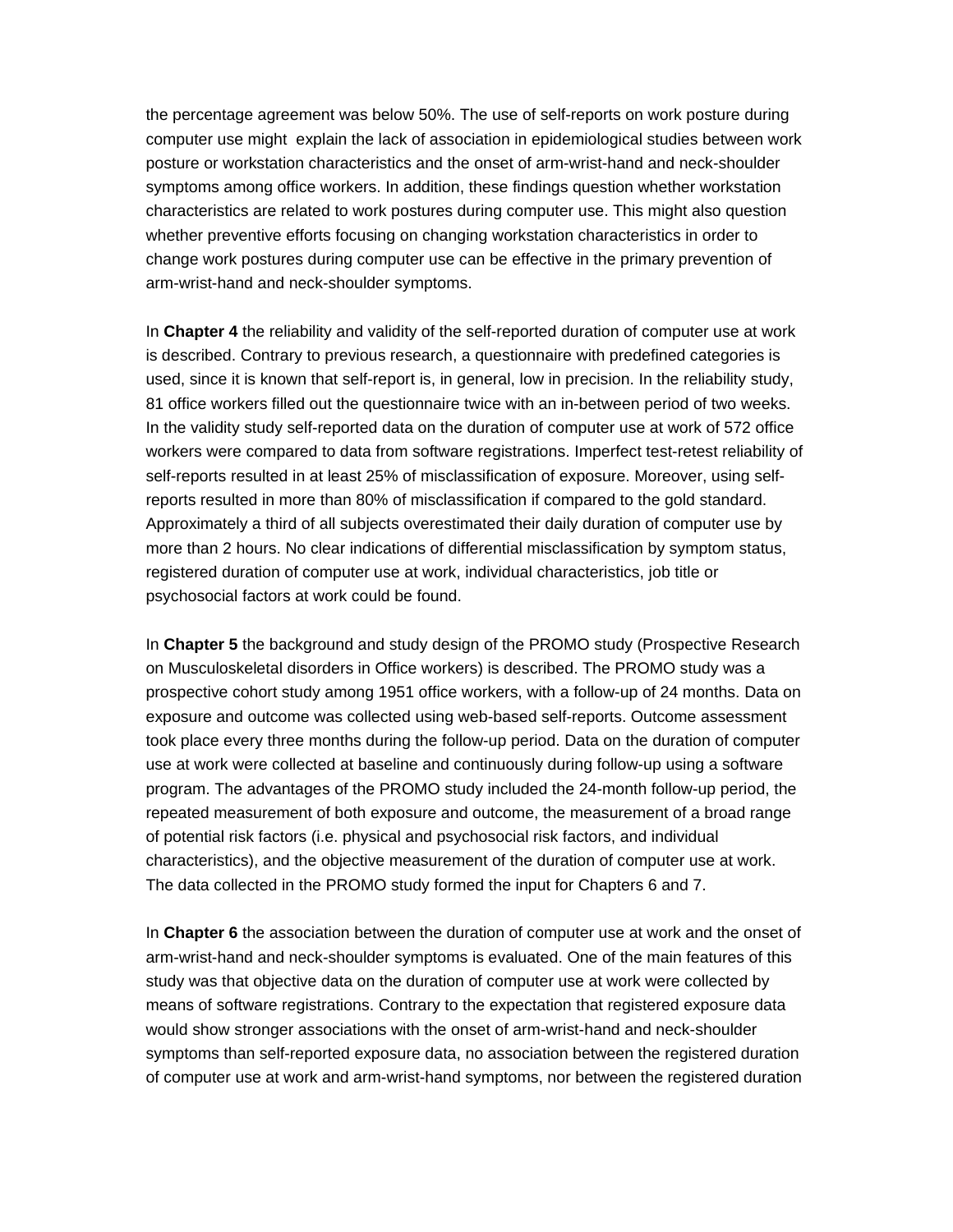of computer use at work and neck-shoulder symptoms was found. Positive associations were only found for self-reported data on the duration of computer use at work.

In **Chapter 7** risk factors related to physical work exposures, psychosocial work exposures, physical leisure time exposures and individual characteristics are evaluated and the impact of the identified risk factors on population level is estimated. An increased risk for the onset of arm-wrist-hand symptoms was found for at least 4 hours per day of self-reported computer use at work, never squeezing firmly with hands at work, often / always using computer and telephone at the same time, moderate to low reward, low task variation, at least 4 hours per day of self-reported computer use during leisure time, female gender, higher age (i.e. 49 – 68 years), moderate to high levels of overcommitment, BMI exceeding 24 kg /  $m^2$ , and having had disabling symptoms in arm-wrist-hand or neck-shoulder region in the past year. The strength of the associations was in general low, with the exceptions of disabling arm-wrist hand symptoms in the past year (RR 3.9, 95% CI 3.0  $-$  5.1), and at least 4 hours per day of self-reported computer use at work (RR 2.0, 95% CI 1.2 – 3.2). An increased risk for the onset of neck-shoulder symptoms was found for at least 4 hours per day of self-reported mouse use at work, often / always performing repetitive hand movements (excluding computer use), sometimes / often / always using computer and telephone at the same time, arm support during keyboard use, low task variation, female gender, medium age (i.e. 40 – 48 years), work continuation during formal breaks, having an acquaintance experiencing disabling symptoms, and having had disabling neck-shoulder symptoms in the past year. The strength of associations was low, with the exception of disabling neck-shoulder symptoms in the past year (RR 5.3, 95% CI 4.4 – 6.3). Previous symptoms had a large impact on population level (PAF 0.33, 95% CI 0.26 – 0.41, for the onset of arm-wrist-hand symptoms; PAF 0.44, 95% CI 0.39 – 0.51, for the onset of neckshoulder symptoms). In addition, at least 4 hours per day of self-reported computer use at work had a considerable impact on the onset of arm-wrist-hand symptoms (PAF 0.46, 95% CI 0.11-0.68), and arm support during keyboard use on the onset of neck-shoulder symptoms (PAF 0.38, 95% CI 0.12-0.56). In this study a range of potentially modifiable risk factors for the onset of arm-wrist-hand and neck-shoulder symptoms among office workers was identified. These risk factors had in general a weak association with the onset of armwrist-hand and neck-shoulder symptoms (i.e. RRs of 1.2 to 1.7). Moreover, subjects had on average 3 of these potentially modifiable risk factors, and a strong association between the number of potentially modifiable risk factors and the onset of arm-wrist-hand and neckshoulder symptoms was found.

In **Chapter 8** the results of the performed studies in this thesis are summarized, possible explanations for the findings are given and methodological strengths and weaknesses of the performed studies are discussed. Weak or absent associations between the registered duration of computer use at work and the onset of arm-wrist-hand and neck-shoulder symptoms in the current and other prospective cohort studies challenge the existence of a causal relation between the duration of computer use at work and the onset of arm-wrist